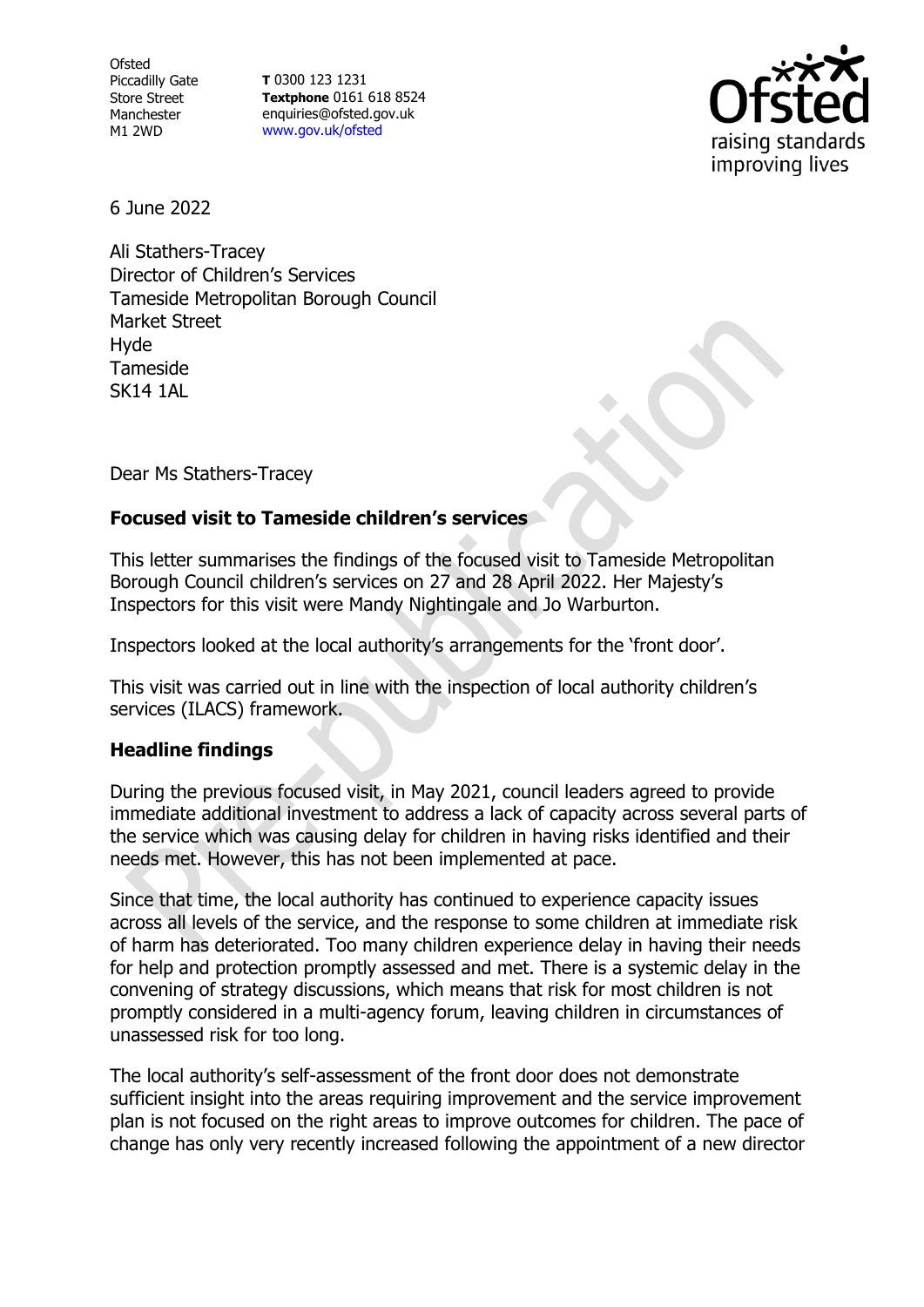

of children's services (DCS) 10 weeks ago. Many of the changes made are too recent to demonstrate sustainable impact.

## **Areas for priority action**

- Political and corporate leaders' understanding of the strengths and areas for improvement and for this to be underpinned by a well-informed self-assessment and improvement plan that will drive and monitor practice improvement effectively.
- Timely interventions to assess and reduce risk to children, including multi-agency strategy meetings and the allocation of a social worker to see children.

### **What needs to improve in this area of social work practice?**

- The quality and timeliness of child and family assessments to inform next steps planning.
- The effectiveness of management oversight, including the frequency and quality of supervision and the challenge of poor social work practice that causes drift and delay.
- The strategic and operational relationship with Greater Manchester police, to ensure timely engagement in child protection assessment and planning.

#### **Main findings**

At the previous focused visit, in May 2021, political and corporate leaders agreed an increased level of financial support to address capacity issues in the workforce. However, this has not been implemented at pace. An additional social work team was not established until 10 months later. This is now contributing to some early improvements. However, at the time of this visit, the impact on improving children's lives is not evident. Within the last 10 weeks, the new DCS has secured additional funding to increase capacity in the leadership team, and recruitment was progressing at the time of the visit.

The new DCS has very recently made some positive changes to support improvements in social work practice, staff morale and partnership working. Improvements include the move of the multi-agency safeguarding hub (MASH) to new premises, which has enabled the co-location of early help and MASH, the development of neighbourhood teams and the reintroduction of duty and assessment teams. Early help assessments that are completed by partner agencies have increased and schools are supported to work more closely with social workers.

Tameside has continued to experience high rates of COVID-19 infections. Staff continued to mostly work from home until the week before this focused visit. The DCS reported that staff sickness and absence levels have not, however, increased due to COVID-19. Through a refreshed recruitment and retention strategy, the local authority has already seen an increase in the number of experienced social workers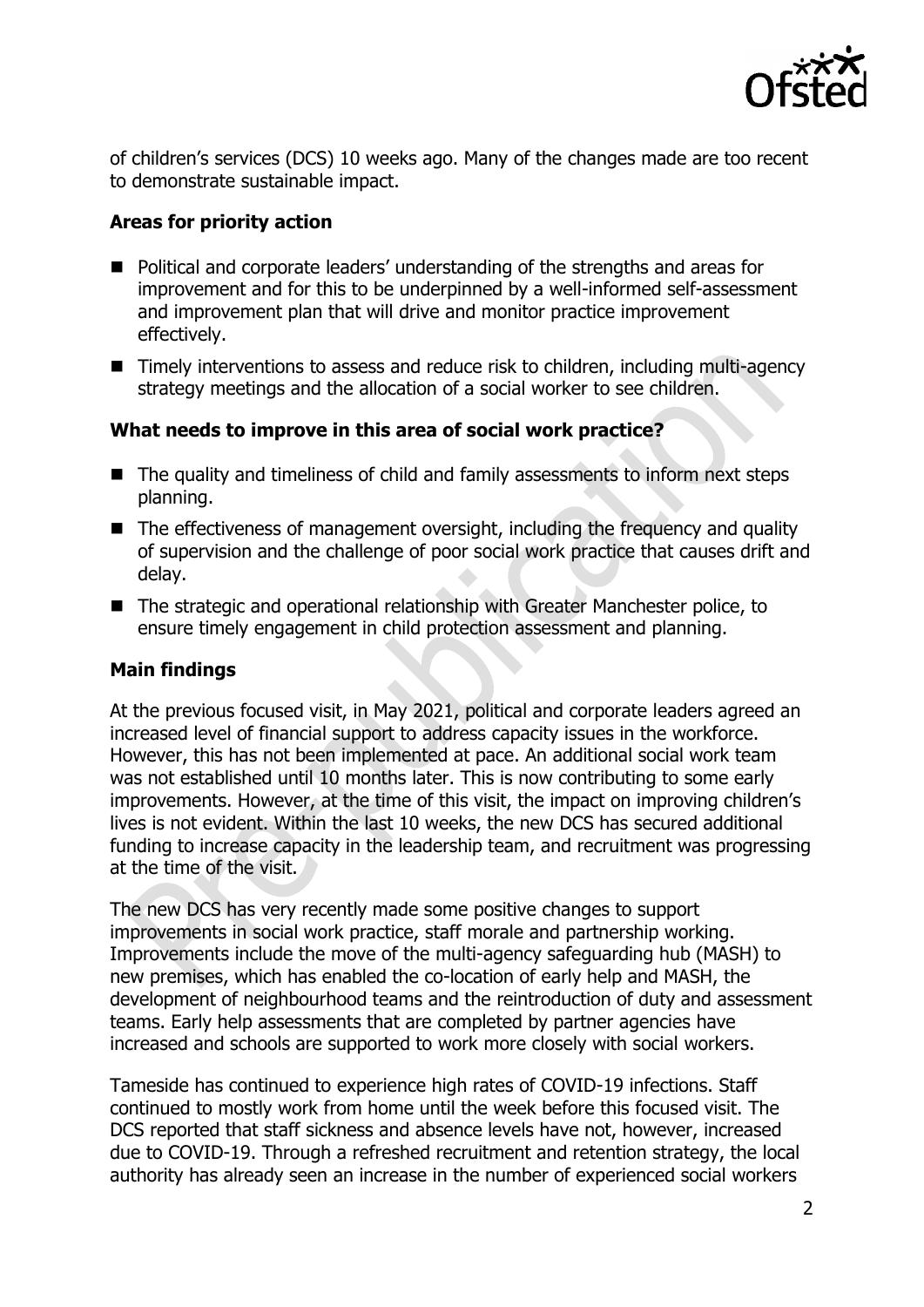

returning to work for Tameside. While this has had a small impact on social work caseloads, too many social workers have high numbers of children on their caseloads, and this leads to delay in timely interventions in children's lives.

Despite these recent changes, political, corporate and operational leaders do not know their services and the impact for children well enough. A recently refreshed self-assessment of the front door services demonstrates what has changed in this area of service and the main challenges. However, before this visit, leaders were not fully aware of the extent and impact of repeated contacts about children, the systemic delay in convening multi-agency strategy meetings and in allocating a social worker to assess risks and needs in a timely way.

Before this visit, the new DCS had identified that the current improvement plan is not fit for purpose and does not sufficiently address the practice improvements needed to improve children's lived experiences or hold individuals to account for their role in bringing about these changes. She has commissioned an independent review across services to better inform ongoing service planning.

When children are at risk of significant harm, there is a systemic delay in the process for convening strategy meetings. For too many children, the risk of harm is not being considered quickly enough to agree actions and put in place safety plans to reduce risk. Greater Manchester police are not always available to attend strategy meetings promptly and this delays the date of these meetings, adding to the risk that children experience. When multi-agency child protection strategy meetings are held, they are attended by the relevant professionals involved in the child's life. They share relevant information, assess risk and identify appropriate actions to reduce risk, to safeguard the child.

Too many children experience unnecessary delay in having their needs assessed and met. In most of the cases that inspectors reviewed, children were not allocated a social worker from the duty and assessment team in a timely way. Children are not always being seen by social workers promptly and this is potentially placing them at risk of ongoing harm.

Children's needs for early help and support are identified promptly in MASH. Swift allocation to appropriately skilled and experienced early help workers means that children and families are offered a wide range of effective support. The flexibility of the early help offer means that families are well supported, including in the evenings and at weekends.

Effective use of parenting support programmes and targeted early help has supported some families to change and improve children's daily lived experiences and prevent escalation to statutory services.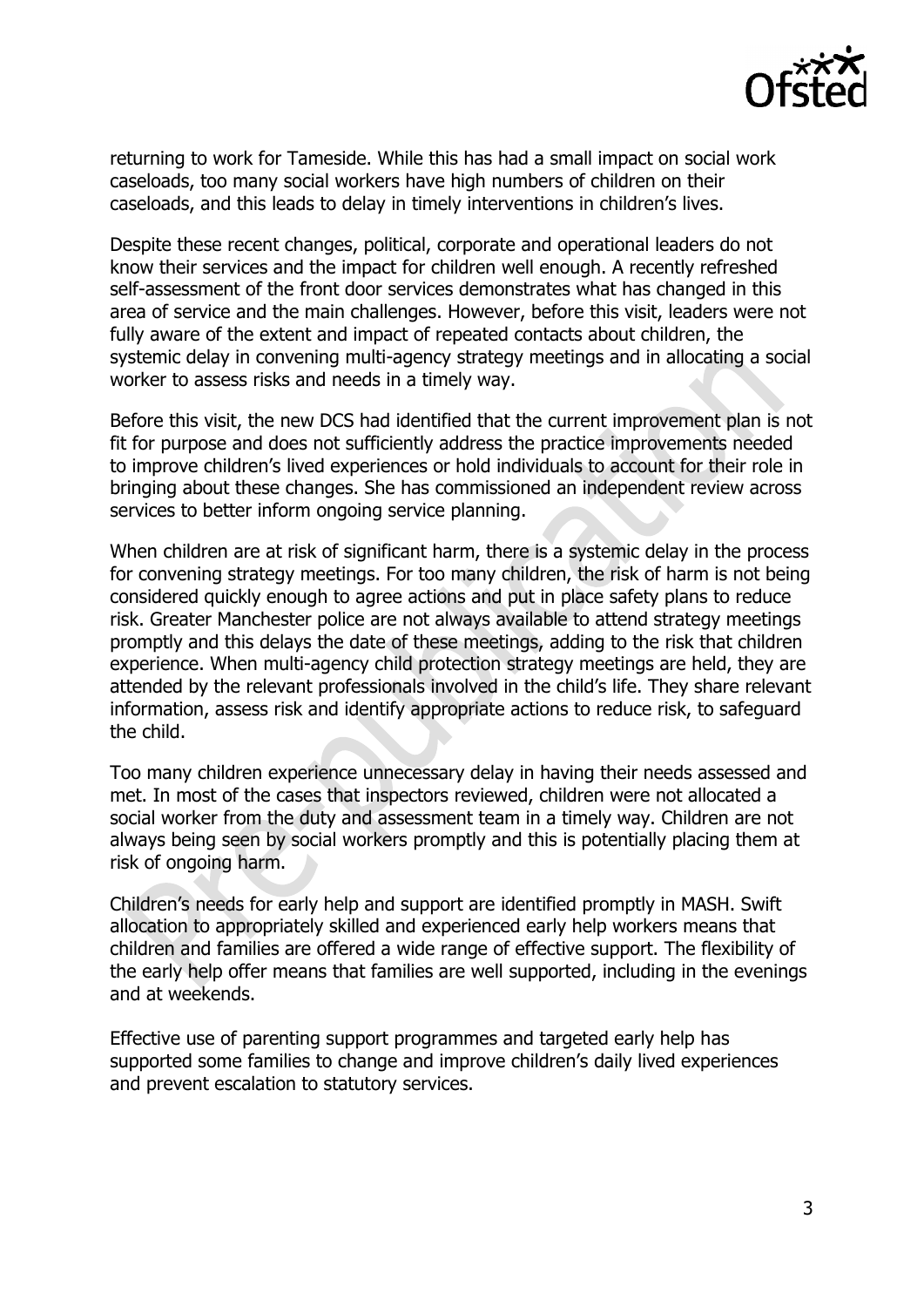

Most partner agencies provide sufficiently detailed information when raising concerns for children and this supports the MASH managers to make decisions about next steps. Managers in the MASH engage with professionals when concerns are not sufficiently detailed to support decision-making. Concerns for children's welfare are promptly responded to in the MASH. Parental consent to gather and share information is appropriately sought and when necessary is overridden to permit multi-agency enquiries. The co-location of early help staff and several other professional agencies means that information is gathered quickly to support timely decisions about what happens next.

Decision-making in the MASH mostly considers the child and family's history and the impact on the child of the presenting issue. The voice of the child is captured at this early stage by the people who best know the child, and this contributes to an understanding of the child's lived experience. However, the application of threshold is not always consistently applied at the front door. For some children, decisions are not made in the child's best interests at the first stage of raising concerns and this means they experience repeated contacts over a short period of time. For children, this results in different professionals intervening in their lives and them having to repeat their stories. For some children, the decision to progress with further enquiries as a single agency does not result in risks being considered through a strategy meeting, resulting in delay in having their needs fully assessed and risks identified.

Children experiencing domestic abuse in their lives are swiftly referred to the MASH by the police. The quality of most domestic abuse referrals is sufficient to enable MASH managers to make a decision for next steps. Decision-making about what happens next is not consistent and some children's cases are closed too quickly, without a comprehensive child and family assessment to fully understand their lived experiences and the potential risk they face.

Children and family assessments are limited in their effectiveness to create an informed plan for families and professionals to work to and reduce risk for children and improve their lived experience. Assessments are not always timely. They lack a robust analysis, do not consider all information about families or do not always include relevant adults, including fathers and wider family members. Some children's assessments of need do not focus on the impact on the child and are too adult/parent-focused. For too many children, the delayed allocation of a social worker and frequent changes of social worker contribute to the weaker assessments. Children are not always able to build trusting relationships with their social worker and this impacts on their ability to share their experiences to inform what happens next.

Once allocated a social worker, most children are seen regularly. However, not all are engaged in purposeful direct work that helps to start building a trusting relationship with the social worker that will provide them with the opportunity to share their views and contribute to future decision-making.